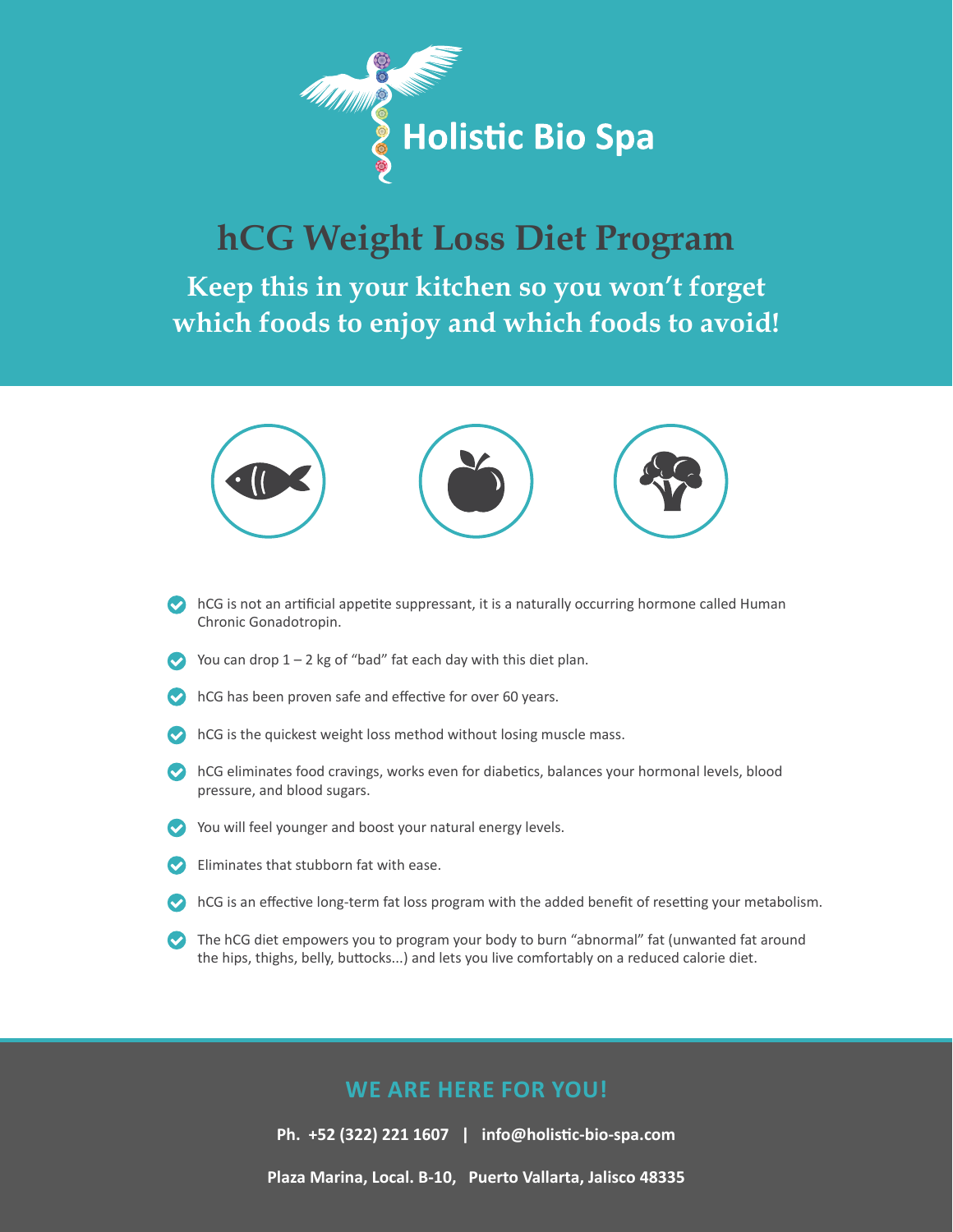# **Suggested Foods**

## **A quick reference to our suggested foods and calories.**



#### **FISH** (avg. 98 calories)

- Cod  $(3.5 oz) 83 cal.$
- Crab Meat  $(3.5 oz) 100 cal$ .
- $\bullet$  Flounder (3.5oz) 90 cal.
- $\bullet$  Haddock (3.5 oz) 88 cal.
- $\bullet$  Halibut (3.5 oz) 110 cal.
- $\bullet$  Lobster (3.5 oz) 98 cal.
- Red Snapper  $(3.5 oz) 110 cal$ .

#### **VERY LEAN BEEF** ( avg. 152 cal.)

- 93/7 Lean Ground Beef (3.5oz) 150 cal.
- $\bullet$  Cube Steak (3.5oz) 160 cal.
- Sirloin Tip Side Steaks (3.5oz) 130 cal.
- Top Round Steak (3.5oz) 166 cal.
- Tri-Tip Steak  $(3.5oz)$  154 cal.

#### **CHICKEN**

• Chicken breast (3.5oz) – 110 cal.

#### **VEAL**

- $\bullet$  Veal Sirloin (3.5oz) 110 cal.
- $\bullet$  Veal, loin chop (3.5oz) 117 cal.

#### **FRUIT**

- Apple (small) 55 cal.
- Apple (medium) 72 cal.
- Apple (large) 110 cal.
- Orange (Navel) 69 cal.
- Orange ( Florida) 65 cal.
- Orange ( Cal.ifornia) 59 cal.
- Strawberries, 12 large 72 cal.
- Strawberries, 20 medium 80 cal.
- Pink Grapefruit (Cal.ifornia) 92 cal.
- Pink Grapefruit ( Florida) 74 cal.

#### **BREAD**

- Grissini Breadstick (3g) 12 cal.
- Melba Toast  $(3 g) 12$  cal.
- Melba Toast (5g) 20 cal.
- Gluten Free Pretzels (3 g)–12 cal.
- Gluten Free Pretzels (5 g)–12 cal.



#### **VEGETABLES**

- $\bullet$  Asparagus (3.5oz) 20 cal.
- Asparagus  $(2"$  tip) 1 cal.
- Asparagus (small spear) 2 cal.
- Asparagus (medium spear) 3 cal.
- Asparagus (large spear) 4 cal.
- $\bullet$  Broccoli (3.5 oz) 15 cal.
- Broccoli ( $1 cup 88g$ ) 30 cal.
- Broccoli (5" spear  $-31$  g)  $-11$  cal.
- Beet Greens  $(1/2 \text{ cup}) 20 \text{ cal.}$
- Celery  $(3.5 oz) 15 cal.$
- Celery (medium stalk) 6 cal.
- Cabbage  $(3.5 oz) 15 cal.$
- Cabbage (1 cup shredded) 17 cal.
- Cauliflower (3 flowerets) 12 cal.
- Chard (1/2 cup) 20 cal.
- Cucumber  $(3.5 oz) 12 cal$ .
- Cucumber (small) 19 cal.
- Cucumber (medium) 24 cal.
- Cucumber ( large) 34 cal.
- Cucumber (English long) 60 cal.
- Fennel  $(2 oz) 10 cal$ .
- Lettuce, all varieties (3.5oz) 20 cal.
- Lettuce, all varieties (1 cup) 8 cal.
- Lettuce, all varieties ( small head) 32 cal.
- Red Radishes ( $3.5$  oz) 12 cal.
- Red Radishes ( one medium) 1 cal.
- Spinach, raw  $(3.5 \text{ oz}) 20 \text{ cal.}$
- Spinach, raw  $(1 \text{ cup}) 7 \text{ cal.}$
- Spinach, frozen (3.5 oz) 23 cal.
- Spinach, frozen (1 cup) 41 cal.
- Spinach, cooked  $(3.5 \text{ oz}) 31 \text{ cal.}$
- Spinach, cooked (1 cup) 48 cal.
- Tomato  $(3.5 oz) 20 cal$ .
- Tomato (cherry) 3 cal.
- Tomato (plumb) 11 cal.
- Tomato ( small) 16 cal.
- Tomato ( medium) 22 cal.
- Tomato (large) 33 cal.
- White, red, brown onions raw 2oz 20 cal.
- White, red, brown onions raw 4 oz 40 cal.
-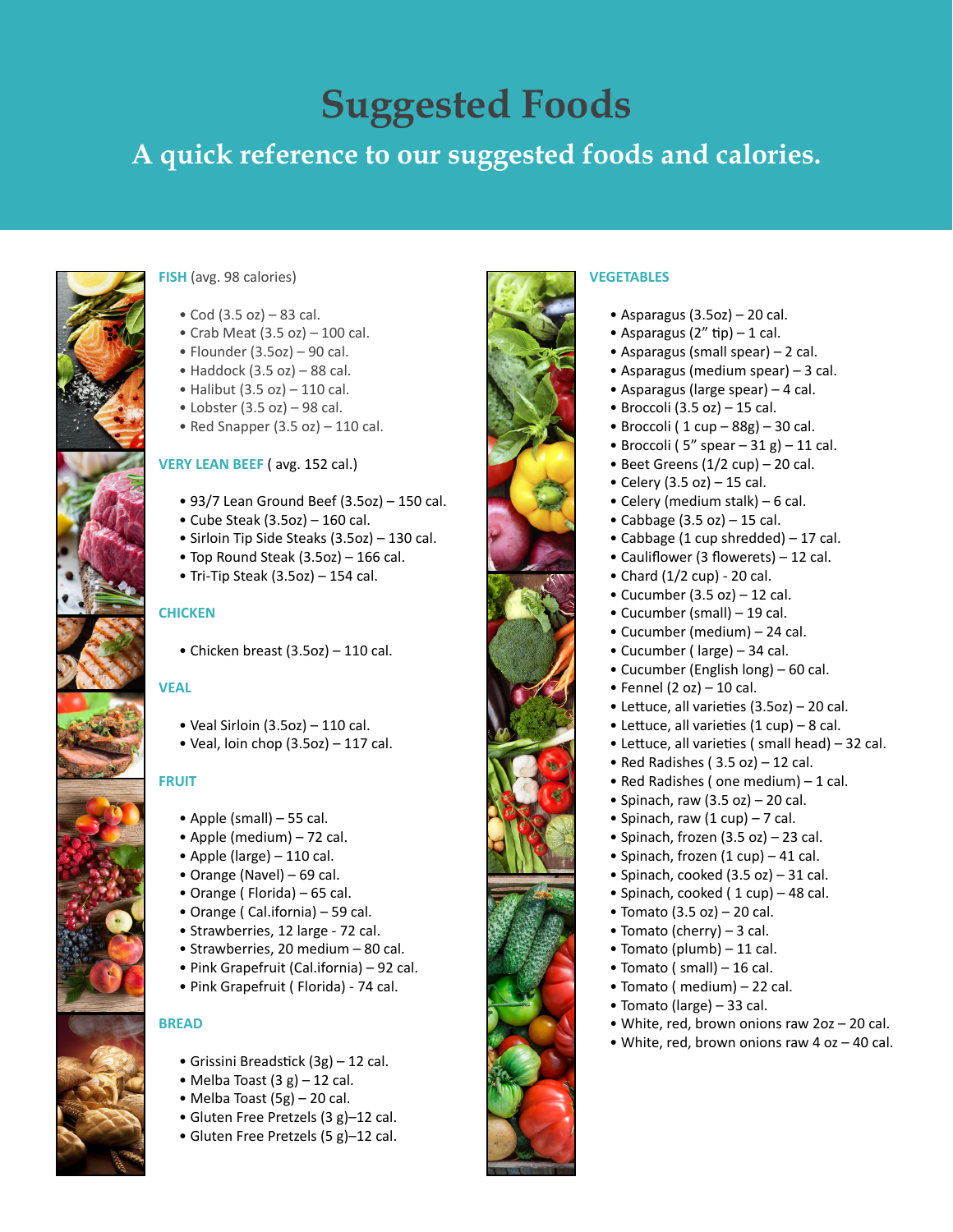## **Phase 1**

Weigh yourself in the morning immediately after going to the bathroom and without clothes.

Take your dose of HCG as recommended and make sure it is the first thing you digest in the morning.

Take half a gallon of water during the day, preferably with calcium.

#### **BREAKFAST:**

#### **ONLY**

Organic decaffeinated coffee or green tea, yerba mate, yerba mate, chamomile, etc. You can have anything you want throughout the day with plain water (only organic and no tap water).

OR IF DIABETIC:

Two eggs and a slice of toasted Ezekiel bread. (This will help stabilize your blood sugar)

#### **FOOD:**

100g. Meat or seafood, preferably organic. (The more raw the better) A green vegetable salad, but no more than one handful. And an apple, grapefruit or organic strawberries (only one handful). **Remember: Do not choose the same foods more than once per day, it must vary.** 

#### **DINNER:**

The same choices of food. This should be done for 45 days, you should weigh yourself every day in the morning, naked and after using the bathroom and should lose  $1-1 \frac{1}{2}$  Kg. From daily fat.

Vegetables:

- Celery
- Green salad
- Asparagus
- Pumpkin
- Tomatoes
- Cucumbers
- Cabbage
- Lettuce
- Onion
- Pore
- Radish
- Spinach
- Meat or seafood

#### LUNCH AND DINNER:

Meat or seafood 3.5 ounces or 100 grams

- Beef
- Chicken breast
- White fish
- Prawns
- Lobster
- Crab
- Preferably grilled.

#### **Repeat this process, every day, for four weeks.**

Do not forget to weigh yourself naked, after going to the bathroom every morning.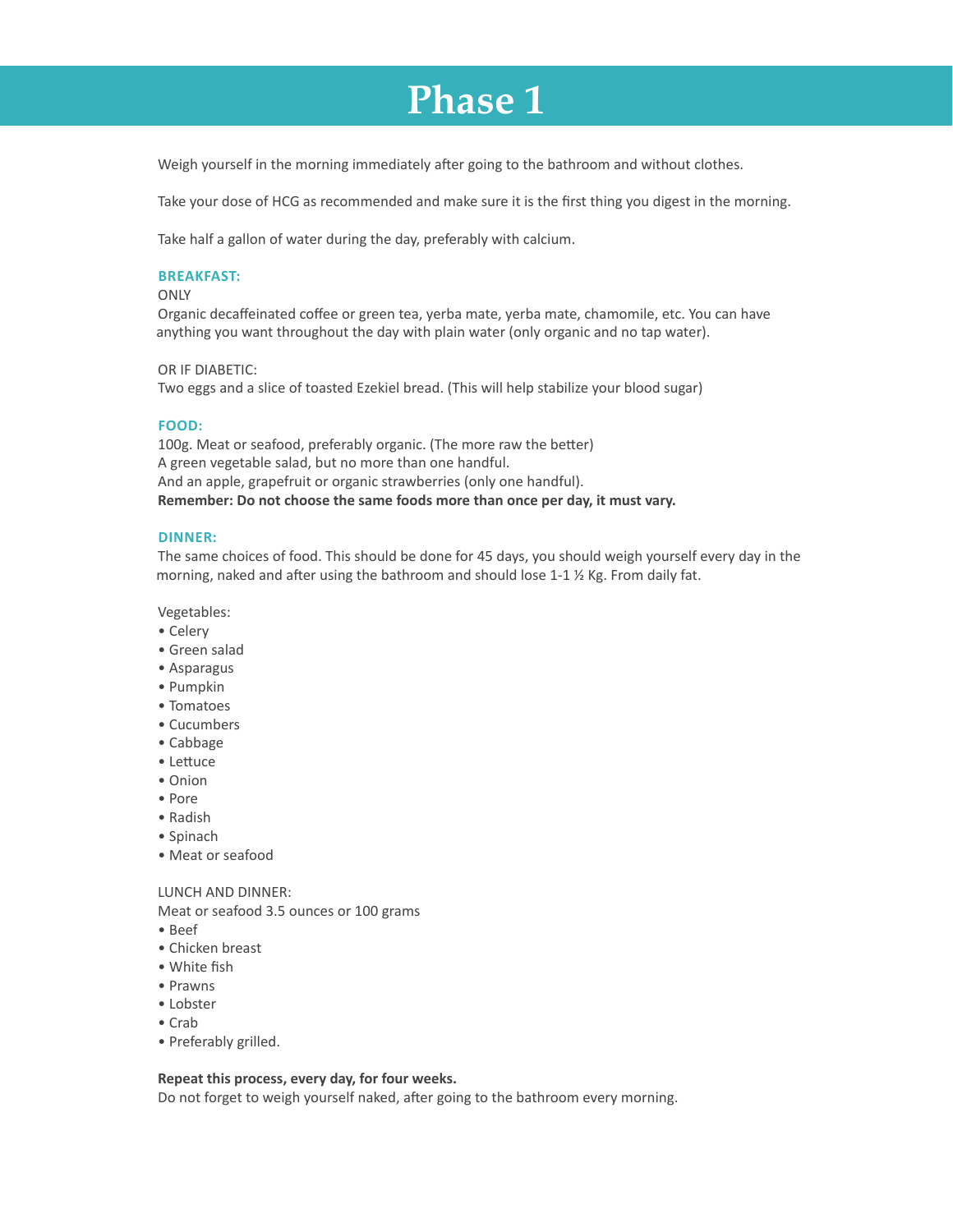## **Phase 2**

This is the exact Dr. Simeons protocol to treat weight loss and has been used by hundreds of thousands of patients around the world for over thirty years with spectacular permanent results. A new approach to obesity.

#### **DAY 1 -2:**

Take the drops hCG (the hormone chorionic gonadotropin) take in the morning as indicated and during the day.

LUNCH AND DINNER:

Take half a gallon of water during the day is ideal calcium.

Eat what you want food of your choice.

Take any of the foods allowed in Phase 1.

Foods allowed (Preferably grilled, if cooked):

| · Small apple                                                                                       | $\cdot$ Cabbage | Meat or seafood 3.5 ounces or 100 grams. |
|-----------------------------------------------------------------------------------------------------|-----------------|------------------------------------------|
| · Celery                                                                                            | · Lettuce       | · Beef                                   |
| · Green Salad (only one handful)<br>Grapefruit (Orange is not allowed)<br>· Asparagus<br>· Tomatoes | · Onion         | · Chicken breast                         |
|                                                                                                     | · Pore          | $\cdot$ White fish                       |
|                                                                                                     | · Radish        | · Prawns                                 |
|                                                                                                     | $\cdot$ Spinach | · Lobster                                |
| · Bread: Ezekiel toast.                                                                             | · Cucumbers     | $\cdot$ Crab.                            |
|                                                                                                     |                 |                                          |

#### **DAY 3:**

Weigh yourself in the morning naked and immediately after going to the bathroom. Take your dose of HCG as recommended and make sure the first thing in the morning you digest. Take half a gallon of water during the day, preferably with calcium.

#### **BREAKFAST:**

Only Organic decaffeinated coffee or green tea, yerba mate, chamomile everything is organic, can take anything you want, throughout the day with plain water, not tap. Two eggs and a slice of toasted Ezekiel bread. (Diabetics: This will help stabilize your blood sugar)

#### **FOOD:**

100g. Meat or seafood, preferably organic. (The more raw, the better) A green vegetable salad, but only what grips with one hand. And an apple, grapefruit or organic strawberries (only one handful).

#### **DINNER:**

Same food choices. **Remember: Do not choose the same foods more than once per day, it must vary.** 

This should be done for 45 days, you should weigh yourself every day in the morning, naked and after using the bathroom and should lose 1-1 ½ Kg. From daily fat.

#### **ADVICE:**

Sit down to eat it properly at the table. Take your time. Do not eat in front of the TV, in your car or any distracted eating environments. Eat slowly and chew food well. Listen to soothing music while you're eating. Take small bites and pause between bites.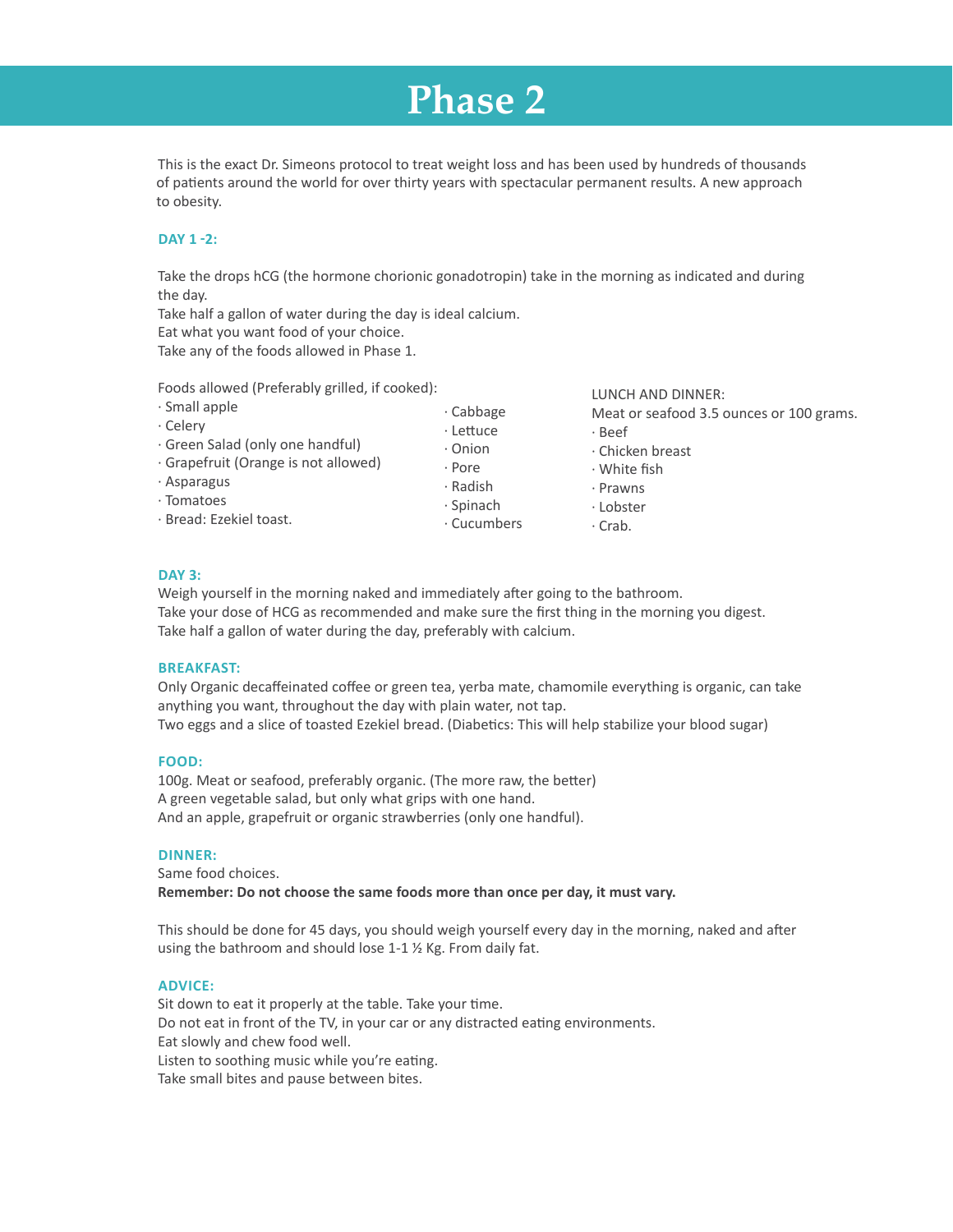# **PHASE 3**

This is an important phase of the treatment. This is also part of the original Simeons protocol. Successfully following the instructions in this phase should result in a resetting of the body weight set point and hypothalamus. This is the phase that resets metabolism to a high normal state, eliminates future intense and constant hunger, and prevents the abnormal future storing of fat in the problem area fat reserves in the body.

This phase is relatively simple. For twenty-one days immediately following the last day of the Phase 2 restricted diet you are allowed to eat as much food and any type of food you choose.

#### **The exceptions areas follows:**

- No sugar, dextrose, sucrose, honey, molasses, high fructose corn syrup, corn syrup, or any sweetener.
- No starch, including breads, pastas, any wheat product, white rice, potatoes, yams, etc.
- No artificial sweeteners, including aspartame, sucralose, NutraSweet, Splenda, saccharin, etc.
- No food from fast food restaurants.
- No trans fats, including hydrogenated or partially hydrogenated oils.
- No nitrites.
- Limit non-prescription and prescription drug use.
- Limit ice cold drinks.
- Limit exposure to air conditioning.
- Limit exposure to florescent lights.

#### **Additionally, doing as many of the following activities is highly suggested and recommended:**

- Drink one-half to one gallon of pure spring water daily, ideally with calcium.
- Walk for one hour per day.
- Eat a minimum of two organic apples per day.
- Eat a minimum of one organic grapefruit per day.
- Take a teaspoon of raw organic coconut oil twice per day.
- Take 1-3 teaspoons of raw organic apple cider vinegar per day.
- Continue to take Bitter Orange Capsules or Charantea, as the directions suggest.
- Take Jarrow Sacchromyeces Boulardi / New Chapter Probiotic Colon as directed.
- Drink organic decaf green tea, organic Yerba Mata decaf tea, organic Wu Long decaf tea, and organic chamomile decaf tea daily in any quantities you desire.
- Use stevia as the sweetener of choice.
- Sleep 7-8 hours per night, ideally going to bed at approximately 10 p.m. and arising at 6 a.m.
- Eat a large breakfast.
- Eat six times per day.
- Finish your dinner three and one-half hours before bedtime.
- On occasion eat 100 grams of organic chicken, turkey, veal, beef, or fish before bedtime.
- On occasion take Acetyl L-Carnitine.
- Take digestive enzymes with food.
- Take probiotics daily.
- Take a whole food supplement daily.
- Take Vitamin E daily.
- Take omega 3's daily.
- Use a rebounder five to ten minutes twice per day.
- Sweat twenty minutes per day in an infrared or conventional sauna.
- Get twenty minutes of sun daily.
- Get additional colonics as recommended by a licensed colon therapist.
- Do yoga as often as you can.
- Do not use the microwave.